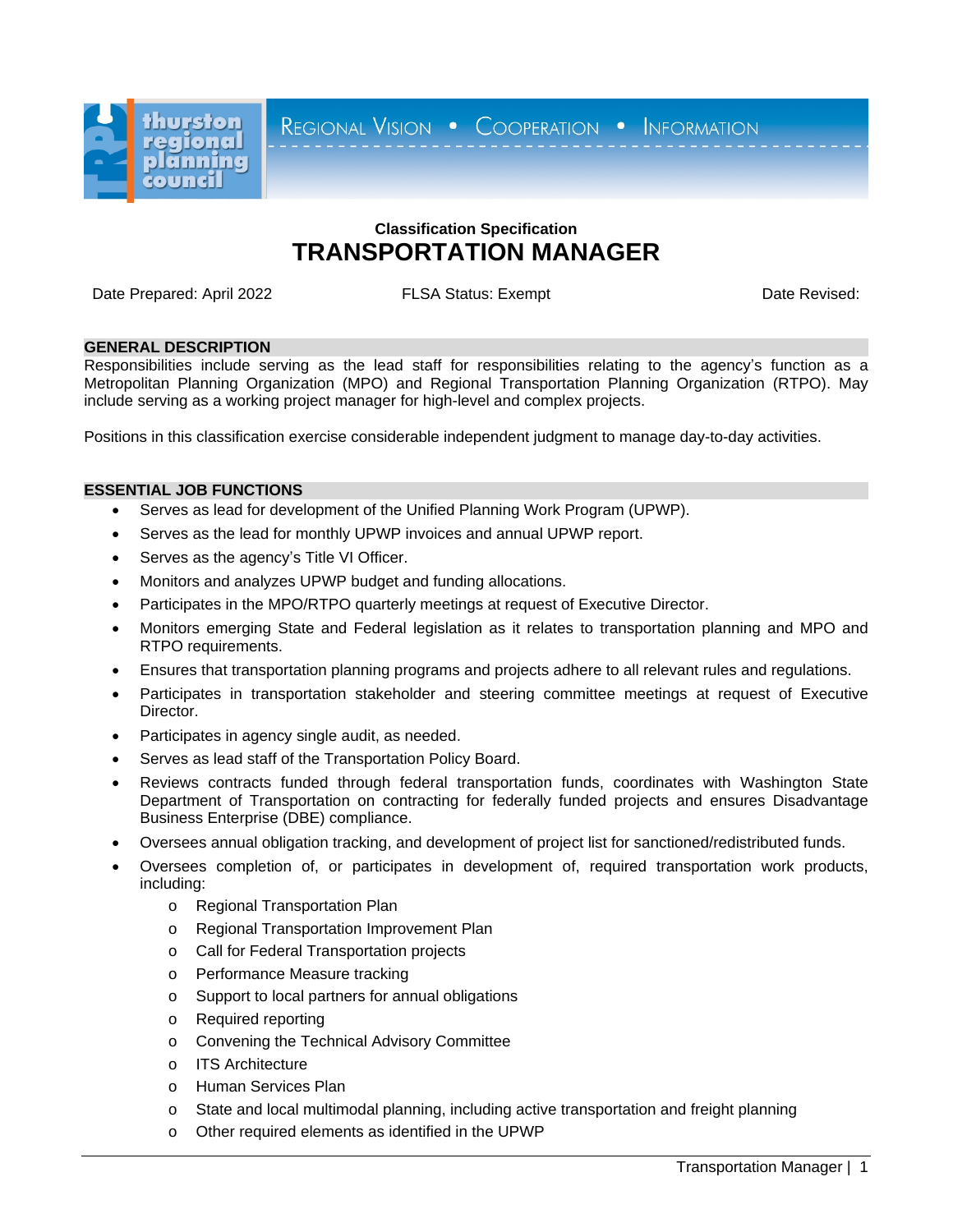- Conducts complex studies related to transportation and associated areas such as land use, community and economic development, or environment.
- Develops scopes of work for grants, projects, and work programs, including budget estimates and staffing levels.
- Identifies funding, training, and technical assistance opportunities.
- Scopes and reviews the technical work of consultants, contracting agencies, and other organizations as appropriate.
- Communicates and interacts with policy makers, executives and administrators of other organizations at the request of the Executive Director.
- Provides technical and administrative staff support for appointed committees, workgroups, and stakeholder groups on transportation planning issues.
- Identifies, develops, and conducts public involvement and education processes.
- Responds to public inquiries with data and information.
- Prepares and presents oral and visual reports to Council, Policy Board, committees, community groups, and private organizations.
- Serves as a working project manager for complex and sensitive projects and programs.

## **OTHER JOB FUNCTIONS**

Performs other related duties as assigned.

#### **DISTINGUISHING FEATURES**

Positions in the Transportation Manager classification are distinguished by the high level of independent responsibility for the agency's transportation work program.

#### **WORKING CONDITIONS**

Work is generally performed indoors in an office environment. Must maintain a level of physical and mental fitness necessary to perform the essential functions of the position.

#### **EDUCATION & EXPERIENCE**

EXPERIENCE – MINIMUM:

- Five years of experience that provides the applicant with comprehensive knowledge of planning principles, practices, and techniques as they relate to transportation.
- Three years of project management and experience with budget responsibilities, must be included in the five years of experience.

#### EDUCATION – MINIMUM:

Bachelor's degree in urban or regional planning or a related field such as geography, transportation, economics, political science, or environmental studies.

## PREFERRED:

Master's degree in planning or related field.

#### OR SUBSTITUTING

Any demonstrated combination of experience and education, which provides the applicant with the required knowledge and abilities.